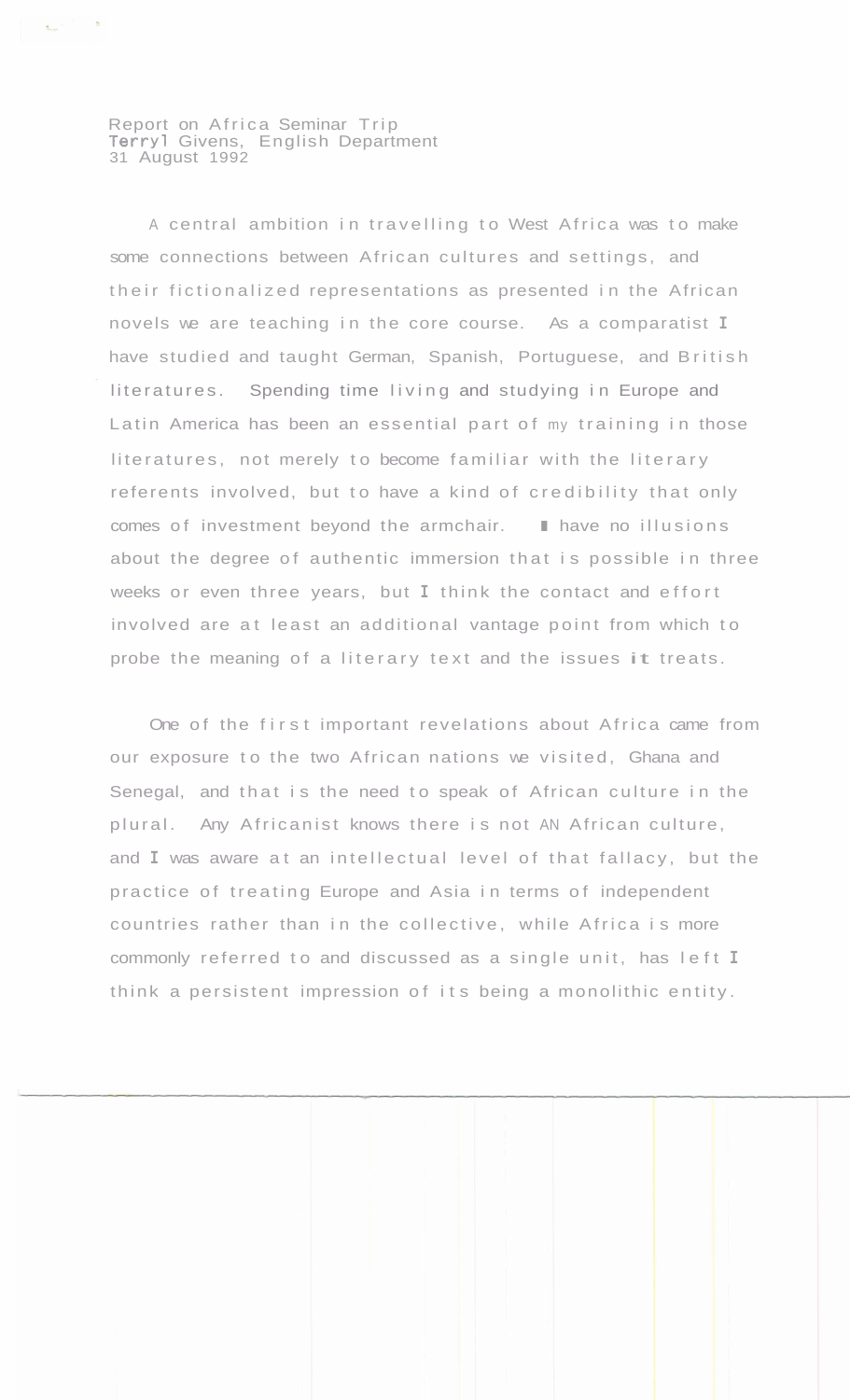Insofar as one may generalize, for example, the difference in temperament between Ghanaian and Senegalese people struck me as every bit as dissimilar as Brazilians are from Germans. So simple and perhaps almost self- evident an insight as that will go far in strengthening our efforts as teachers to convey an appreciation for the complexity and diversity of African cultures, beyond what a narrowly selective group of African novels might.

On the other hand, certain important commonalities of the African experience emerged, such as the one which seems to be paradigmatic of the whole post-Colonial set of dilemmas: the problem of language. Some in Ghana expressed resentment at the enduring legacy of colonialism implicit in the continuing preeminence of English, and expressed the belief that Twi will come to replace English as the national tongue. At other times, we heard expressed resignation to the dominance of English or French, together with the lament that the native tongues seem to<br>be dying out and surely cannot survive indefinitely. I came to appreciate the dilemma of writers who find it hard to speak in an authentic voice when the language is not a mother tongue. The choice between fragmented authenticity and artificial universalism is not an easy one.

One of the deepest impressions left was of a harangue full of anger and resentment that was delivered to four of us when we met in Senegal with a group of journalists at the state run

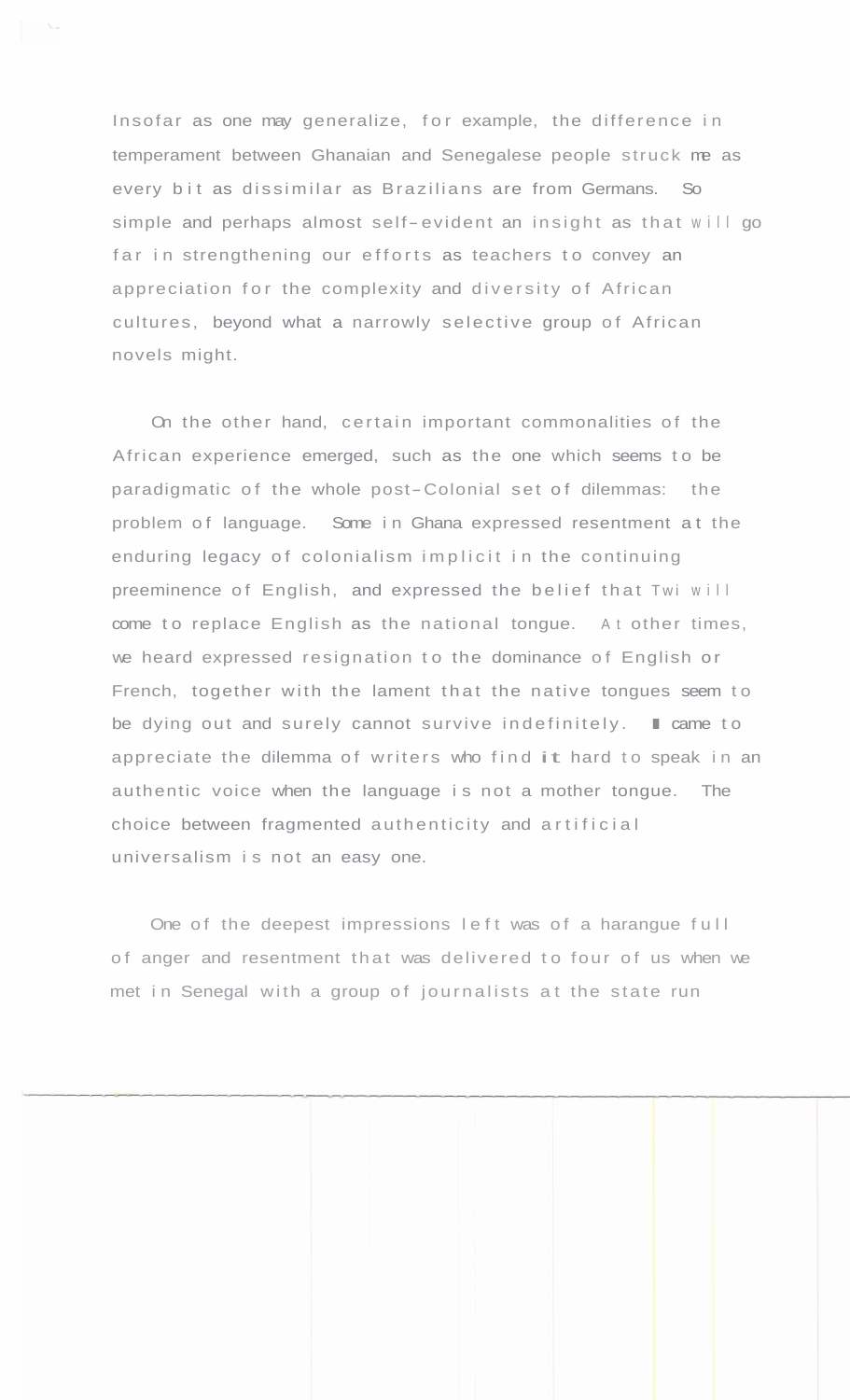newspaper. The editor referred to the appalling conditions in which he and his countrymen had been born and lived, the lack of any rhyme or reason to his poverty and our affluence, the history of exploitation to which he felt Africa had been subjected at Western hands, and finally ended with his bitter insistence that<br>we owe it to Africa to redress the injustice of it all. In think at that moment the irrationalism, the politics of retribution and hatred evident in a work like Fanon's Wretched of the Earth (on the Core Course syllabus), suddenly became if not more reasonable, at least less remote, less incomprehensible than before.

Throughout Senegal, politics were much more frequently and passionately discussed than in Ghana (with the exception of the political science professor at U of Accra). The disgust with which opposition politicians and critics of the government dismiss their reputation as being the premiere democracy in Africa, suggested the dangers of making assumptions about western political labels used in third world contexts. The Ghanaians, by contrast, generally had little to criticize in their government. It was only with reflection that **I** realized that in the approach to full democracy, free debate creates an impression of discontent much higher than that evident in more repressive, ana thus seemingly satisfactory regimes. One can see how, from both the Senegalese and Ghanaian perspectives, a little learning can be a dangerous thing where American tourists are concerned.

Given the rather appalling living conditions throughout

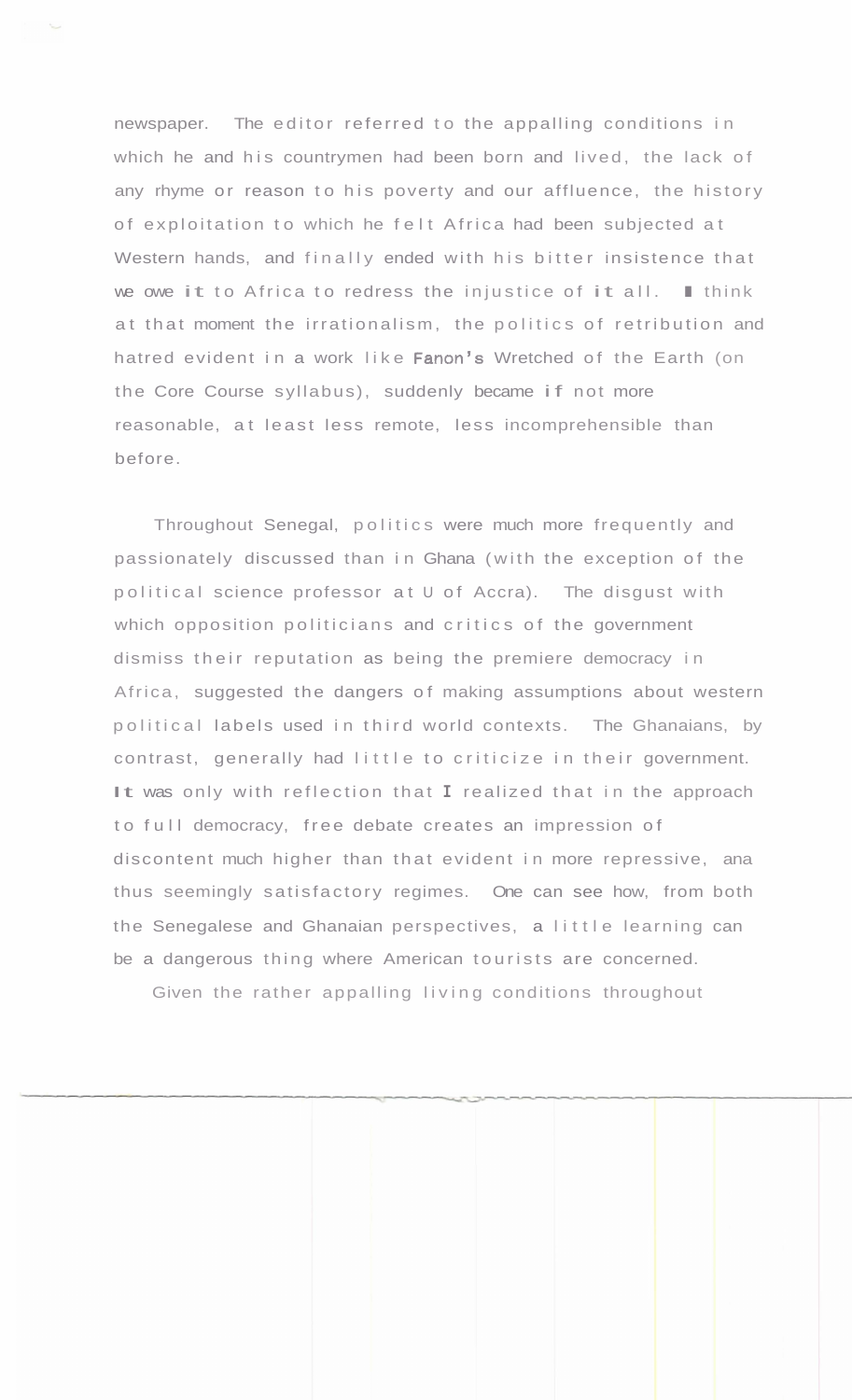Africa, it was really no surprise to hear some express the sentiment that until economic problems find some solution, political debates are a luxury many Africans are not much interested in.

Ghana was by far the more hospitable of the two countries. **<sup>I</sup>**found it strongly reminiscent of Brazil, where **I** lived for two years, in terms of terrain, tropical surroundings, and a disarming openness and friendliness of the people. The frequently expressed pro-American feelings of the people were especially surprising, seeming to belong to a past era. Everywhere we went, the stunningly vibrant and vivid colors of the open air markets with their fruit and wares, the blazing reds and oranges of the taxi cabs, and the resplendent colors of the native apparel, seemed a stubborn protest against the barrenness of living conditions.

The changed environment we found in Senegal was a subject of frequent and sometimes heated debate among ourselves. Though outwardly the countries share much, the reception we received was markedly different. It is hard to form judgments based only on anecdotal evidence, but that is all such a trip provides. My first morning in Senegal, **I** was tricked aut of twenty dollars by the smoothest, most charming con artist I hope to ever meet. The "tour" of the city we paid for was a ridiculous bus trip through town with three or four "photo-ops" for which we were dutifully herded in and out by the officious Adam, and then a stop at an " artist center," where a couple of young men were drawing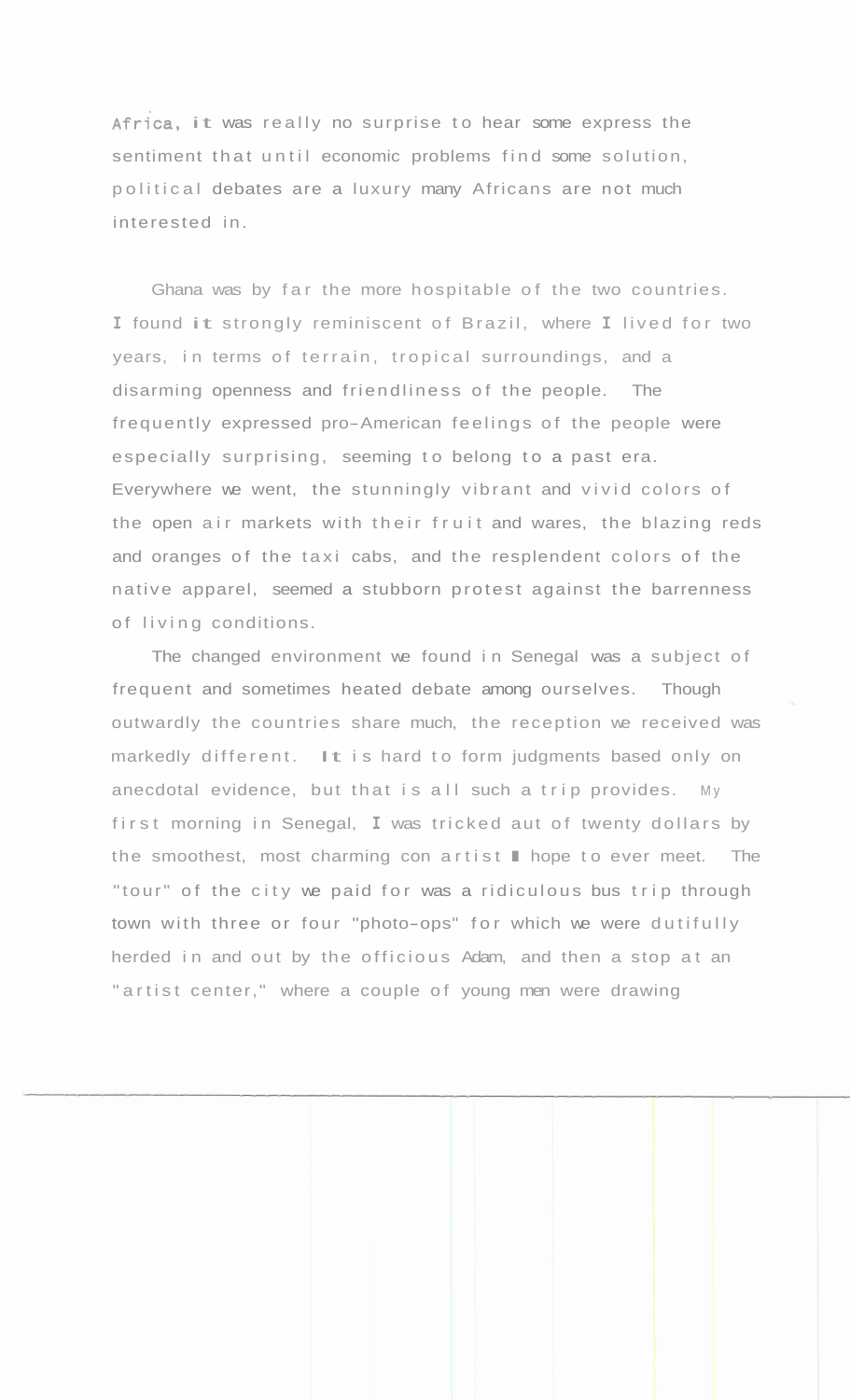outlines of Africa and bosomy Africans with glue, and applying sand. The canned nature of the tour, together with the kitschy tourist trap, revealed perhaps more about African expectations of American interest and taste, than about Africa itself. The next day, we had another tour of two residences which we took to be compensatory for the first day's disappointment, but it turned out to be rather more expensive than anticipated. In the moving tour of the Slave House on Goree Island, such petty deceptions were soon forgotten, as we listened to a poignant account of one of history's most harrowing practices. When, a few days, later, we learned that the Slave House was itself another entrepreneurial creation rather than historical reconstruction, we could only laugh hysterically at the pattern which had once again surfaced, and wonder if in reality we had only circled Richmond for nine hours, and were somewhere in Goochland being led around by canny exploiters of Miss Quested-like American tourists.

As **I** alternated between resentment of a kind of crafty salesmanship that seemed to grease the whole economy and culture of Senegal, and a desire to recognize and appreciate one more variety of difference, I remembered how the same dilemma had arisen in teaching the epics of ancient Greece to students. Odysseus, greatest hero of the Hellenes, was known as wily Odysseus, teller of tales, deceiver of men and womanizer to boot. How many values are universal, and how many culturally variable-or at least subject to varied cultural interpretation. Madison Avenue, after all, is certainly more exploitative than any street